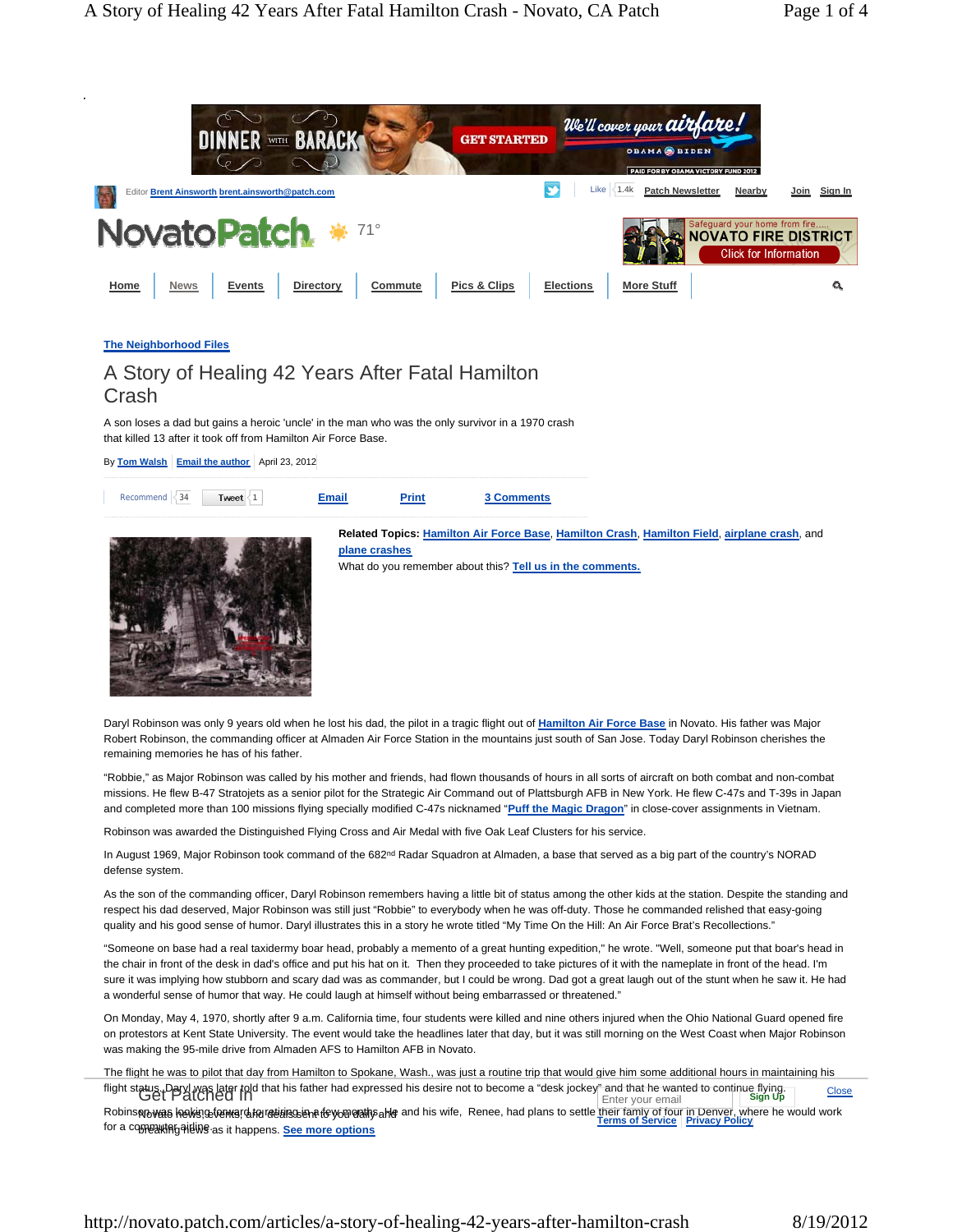When he arrived at the Novato base, his aircraft was taxiing onto the runway. The plane stopped and another pilot on board the flight gave up the captain's seat to Robinson.

Minutes later, a catastrophic structural failure of the windshield and cockpit area killed him instantly. The co-pilot fought for control of the aircraft, but it nosedived into a wooded area on the **Davieu Ranch** near Schellville.

There were 14 people aboard. Just one survived.

After the crash, Daryl's family picked up and moved to Colorado as was the plan. There was no contact with any of the other victims' families as far as Daryl knows. They had long ago forgotten the name of the survivor, as he had not been expected to live.

But the survivor of that crash would become the catalyst for much healing to come.

On New Years Day 2010, Daryl was searching the Internet for more information about the crash. His father had been very much in his thoughts with the 40th anniversary of the crash fast approaching. Then he came upon the website of one **Captain George Burk**, surivor of the 1970 crash.

Burk had been burned on 65 percent of his body and was given a 10 percent change of survival. He had a broken back and fractured skull. He endured 36 surgeries over an 18-month period. Today he is a motivational speaker.

Daryl, who lives in Canon City, Colo., got in touch via e-mail with Burk, who lives in Scottsdale, Ariz. Then an hour-long phone call turned into a future invitation for Burk to come to Colorado Springs and give a keynote address for a conference that Daryl was planning. Burk agreed and Daryl got to spend four days with Burk and served as his chauffeur as he drove him from presentations at the city hall, a radio station and a church.

"Captain Burk has been contacted by at least six family members of those who lost their dads in that crash, four of them since I contacted him last year," Daryl wrote "… We call him 'Uncle George' and we've all been in contact with him and with each other."

Daryl says he considers his contact with Burk a blessing and a "wonderful and healing aspect of a tragic accident."

To Daryl Robinson and many others, Captain George Burk is an inspirational hero. He is also a Vietnam combat vet, a trainer, an author, a motivational speaker, and now 42 years later, a survivor who is a healing presence to those who lost someone on that flight out of Hamilton on May 4, 1970.

To read more about Maj. Robert Robinson and Capt. Burk see the links below:

| A Story Of Sacrifice by a Mount Umunhum Commander |                              |                |  |  |  |
|---------------------------------------------------|------------------------------|----------------|--|--|--|
| <b>The Bridge Never Crossed</b>                   |                              |                |  |  |  |
| Laugh You Live, Cry You Die                       |                              |                |  |  |  |
| Email me updates about this story.                | Enter your email address     | Keep me posted |  |  |  |
| Recommend $\leq 34$<br>Tweet $\leq 1$             | <b>Print</b><br><b>Email</b> |                |  |  |  |
| <b>Follow comments</b><br><b>Submit tip</b>       | <b>3 Comments</b>            |                |  |  |  |

| <b>Tom Walsh</b><br>3:17 pm on Monday, April 23, 2012<br>George Burk will be in San Francisco from June 19 - 21. He will be speaking at the Marine's Memorial Club (an event put on by the Golden<br>Gate Breakfast Club) on Wednesday June 20th at 7:30 a.m. For more information go to: http://www.ggbcsf.org/calendar or<br>http://www.georgeburk.com/schedule.html                                                                                                                                                                                                                                                                                                                                                                                                                                                                                                                                                                                                                                                       |                                        | Flag as inappropriate<br><b>Reply</b> |
|------------------------------------------------------------------------------------------------------------------------------------------------------------------------------------------------------------------------------------------------------------------------------------------------------------------------------------------------------------------------------------------------------------------------------------------------------------------------------------------------------------------------------------------------------------------------------------------------------------------------------------------------------------------------------------------------------------------------------------------------------------------------------------------------------------------------------------------------------------------------------------------------------------------------------------------------------------------------------------------------------------------------------|----------------------------------------|---------------------------------------|
| <b>Tom Walsh</b><br>3:43 pm on Monday, April 23, 2012<br>I just received this email from Basim Jaber:                                                                                                                                                                                                                                                                                                                                                                                                                                                                                                                                                                                                                                                                                                                                                                                                                                                                                                                        |                                        | Flag as inappropriate                 |
| Hello Tom, I'm the historian and archivist for Almaden Air Force Station. After Daryl Robinson's father Major Robert L. Robinson died in that plane<br>crash on May 4, 1970, the Air Force Station he commanded had laid a memorial plaque for him at the base of the flag pole on the station. After the<br>site closed in 1980, the various memorial plaques at the flag pole were donated to a local museum in New Almaden, CA. But from there, they got lost<br>in the shuffle and nobody seemed to know were they were. Daryl contacted me back in 2007 and I set out on a mission to find those plaques. 5 years<br>later, just this past month, I managed to locate the plaques at History San Jose in an archive warehouse reminiscent of the Indiana Jones "Raider's<br>the Lost Ark" movie final scene. It was a very happy end to a long search. Kind regards, --Basim Basim Jaber Historian/Archivist - Almaden Air Force<br>Station Founder - USAF 682nd Radar Squadron Veterans Association www.AlmadenAFS.org |                                        |                                       |
| For more info: http://losgatos.patch.com/articles/mount-umunhum-why-veterans-want-radar-tower-to-remain                                                                                                                                                                                                                                                                                                                                                                                                                                                                                                                                                                                                                                                                                                                                                                                                                                                                                                                      |                                        |                                       |
| Get Patched In                                                                                                                                                                                                                                                                                                                                                                                                                                                                                                                                                                                                                                                                                                                                                                                                                                                                                                                                                                                                               | <b>Sign Up</b><br>Enter your email     | Close<br><b>Reply</b>                 |
| Novato news, events, and deals sent to you daily and                                                                                                                                                                                                                                                                                                                                                                                                                                                                                                                                                                                                                                                                                                                                                                                                                                                                                                                                                                         | <b>Terms of Service Privacy Policy</b> |                                       |
| breaking news as it happens. See more options                                                                                                                                                                                                                                                                                                                                                                                                                                                                                                                                                                                                                                                                                                                                                                                                                                                                                                                                                                                |                                        |                                       |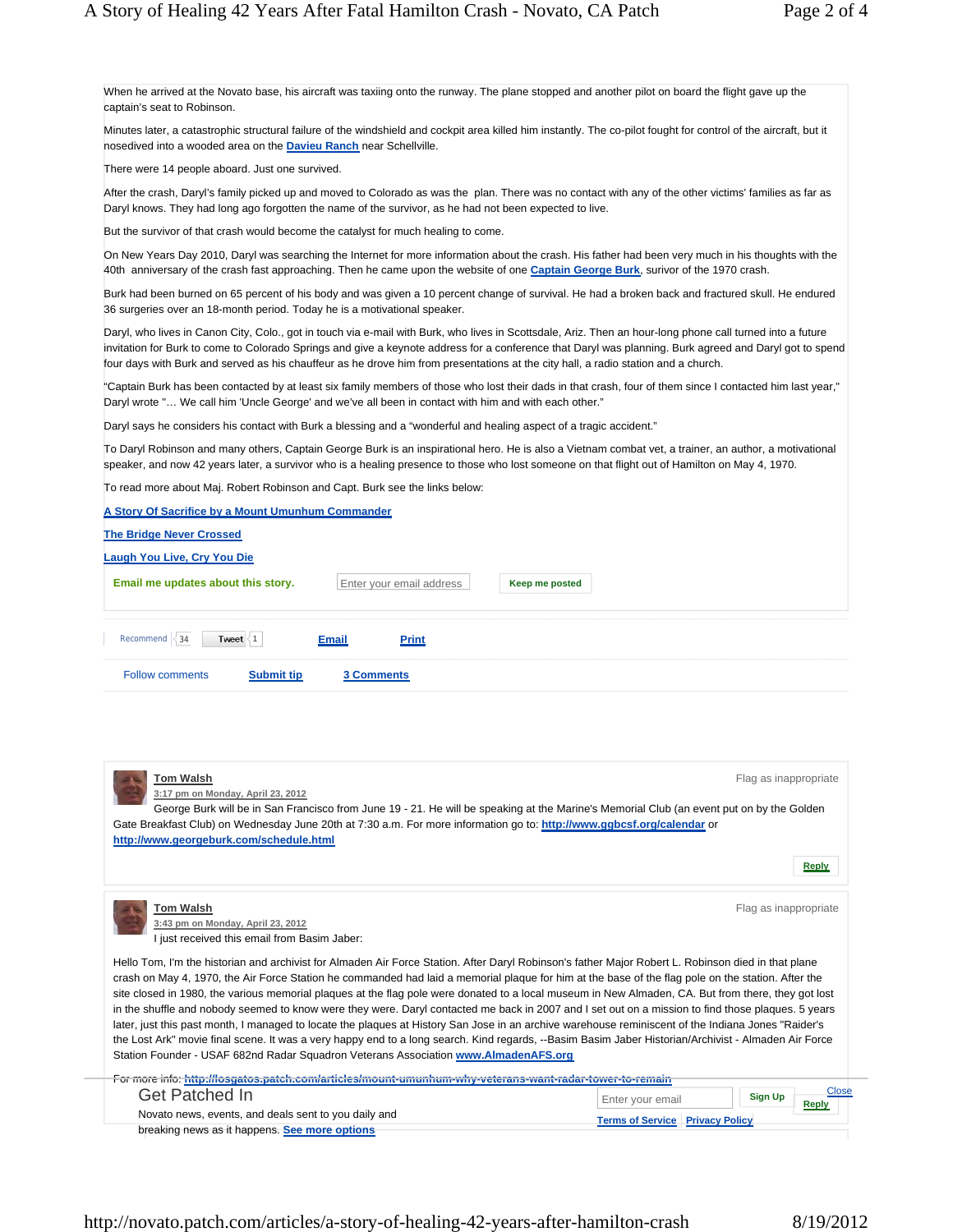**Captain George Burk USAF(Ret) Flag as inappropriate Captain George Burk USAF(Ret) Flag as inappropriate 4:28 pm on Monday, April 23, 2012** Thanks Tom. Thanks Basim.Wonderful articles. Wonderful tribute to my friends, the surviving family members and "Robbie." You may not reazlize it or want it, but I suspect you have become part of "Uncle George's" extended family. I'll share the recent article from The Patch with the surviving adult children in TX; OR; AZ; Cornwall, UK and Hamilton (Ironic) NZ. VR/ "Captain George" :) Burk, USAF (Ret) Scottsdale, AZ **www.georgeburk.com**

### **Leave a comment**

**Submit ›**



### **Sponsored Links**



**"How Doctors Lose Weight"**  Celebrity Doctor Reveals His #1 Trick to Lose Weight Fast. www.HLifestyles.com

BlackBerry.com



**Woman is 57 But Looks 27**  Peoria Mom publishes simple facelift trick that angered doctors... ConsumerLifestyles.org

Thinnest BlackBerry Smartphone Yet. BlackBerry Bold 9900. Learn More.



# **Advertise**

Advertise on Patch and reach potential customers in your backyard and beyond. Click here for more information. **Learn more »**

## **Volunteer**

If you want to help local causes, or your cause needs local help, your next click should be right here.

**Learn more »**

### **Contribute**

- **Send us news tips**
- **Put an event on the calendar**
- **Announce something to everyone**



http://novato.patch.com/articles/a-story-of-healing-42-years-after-hamilton-crash 8/19/2012